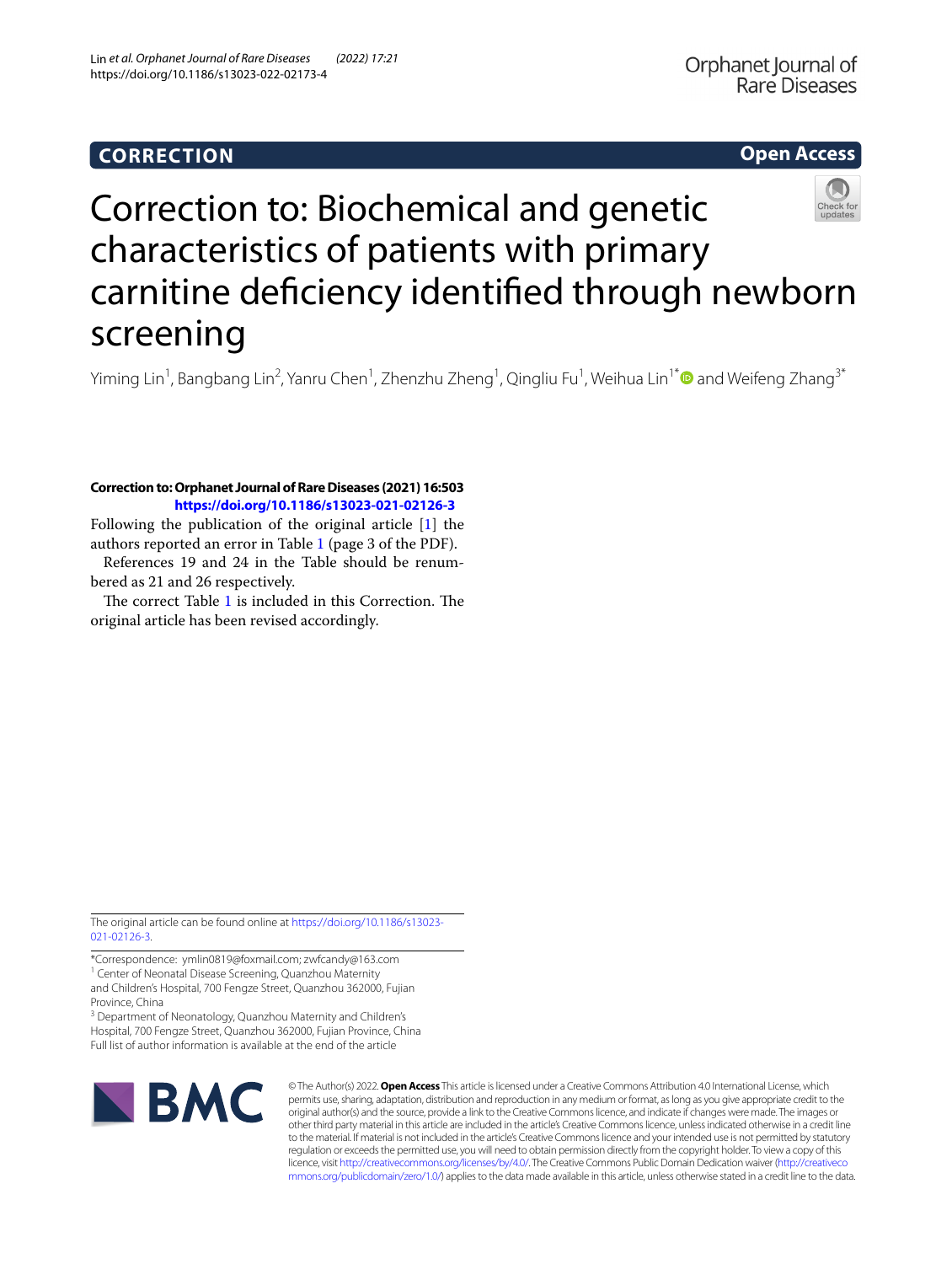<span id="page-1-0"></span>**Table 1** Biochemical and genetic characteristics of 49 patients with primary carnitine deficiency (PCD)

| Patient no.    | Gender | C0   | $CO-F1$ | Genotype             |                                | References           |
|----------------|--------|------|---------|----------------------|--------------------------------|----------------------|
| $\mathbf{1}$   | Male   | 4.61 | 6.29    | c.51C>G (p.F17L)     | c.1195C>T (p.R399W)            | This study           |
| 2              | Female | 3.28 | 3.17    | c.51C>G (p.F17L)     | c.51C>G (p.F17L)               | This study           |
| 3              | Female | 2.37 | 1.05    | c.338G>A (p.C113Y)   | c.760C>T (p.R254*)             | This study           |
| $\overline{4}$ | Male   | 7.65 | 5.04    | c.51C>G (p.F17L)     | c.1400C>G (p.S467C)            | This study           |
| 5              | Male   | 3.75 | 3.19    | c.760C>T (p.R254*)   | c.1400C>G (p.S467C)            | This study           |
| 6              | Male   | 2.72 | 2.86    | c.844C>T (p.R282*)   | c.1400C>G (p.S467C)            | This study           |
| 7              | Female | 2.54 | 2.29    | c.695C>T (p.T232M)   | c.760C>T (p.R254*)             | This study           |
| 8              | Male   | 5.29 | 6.58    | c.51C>G (p.F17L)     | c.1195C>T (p.R399W)            | This study           |
| 9              | Female | 5.02 | 5.53    | c.428C>T (p.P143L)   | c.428C>T (p.P143L)             | This study           |
| 10             | Female | 1.63 | 1.67    | c.760C>T (p.R254*)   | c.760C>T (p.R254*)             | This study           |
| 11             | Male   | 2.31 | 2.76    | c.51C>G (p.F17L)     | c.1161T>G (p.Y387*)            | This study           |
| 12             | Female | 3.49 | 3.52    | c.51C>G (p.F17L)     | c.760C>T (p.R254*)             | Lin et al. 2020 [10] |
| 13             | Male   | 1.96 | 1.73    | c.51C>G (p.F17L)     | c.760C>T (p.R254*)             | Lin et al. 2021 [21] |
| 14             | Female | 2.40 | 1.44    | c.760C>T (p.R254*)   | c.760C>T (p.R254*)             | Lin et al. 2021 [21] |
| 15             | Male   | 5.78 | 10.67   | c.760C>T (p.R254*)   | c.797C>T (p.P266L)             | Lin et al. 2021 [21] |
| 16             | Male   | 5.95 | 8.64    | c.695C>T (p.T232M)   | c.1160A>G (p.Y387C)            | Lin et al. 2021 [21] |
| 17             | Female | 7.27 | 6.66    | c.760C>T (p.R254*)   | c.797C>T (p.P266L)             | Lin et al. 2021 [21] |
| 18             | Female | 5.58 | 5.59    | c.760C>T (p.R254*)   | c.1400C>G (p.S467C)            | Lin et al. 2021 [21] |
| 19             | Female | 5.34 | 6.02    | c.797C>T (p.P266L)   | $c.394 - 1G > A$               | Lin et al. 2021 [21] |
| 20             | Female | 1.78 | 1.90    | c.695C>T (p.T232M)   | c.1139C>T (p.A380V)            | Lin et al. 2021 [21] |
| 21             | Male   | 4.34 | 4.45    | $c.51C > G$ (p.F17L) | c.51C>G (p.F17L)               | Lin et al. 2021 [21] |
| 22             | Female | 4.75 | 4.16    | c.760C>T (p.R254*)   | c.845G>A (p.R282Q)             | Lin et al. 2021 [21] |
| 23             | Female | 3.45 | 5.24    | c.760C>T (p.R254*)   | c.1400C>G (p.S467C)            | Lin et al. 2021 [21] |
| 24             | Female | 6.82 | 5.02    | c.760C>T (p.R254*)   | c.1400C>G (p.S467C)            | Lin et al. 2021 [21] |
| 25             | Male   | 2.19 | 2.12    | c.822G>A (p.W274*)   | c.782_799del ((p.V261_P266del) | Lin et al. 2021 [21] |
| 26             | Male   | 2.73 | 9.84    | c.51C>G (p.F17L)     | c.1144_1162del (p.V382Cfs*45)  | Lin et al. 2021 [21] |
| 27             | Male   | 3.00 | 10.81   | c.51C>G (p.F17L)     | c.1400C>G (p.S467C)            | Lin et al. 2021 [21] |
| 28             | Male   | 6.46 | 5.10    | c.695C>T (p.T232M)   | c.1400C>G (p.S467C)            | Lin et al. 2021 [21] |
| 29             | Male   | 3.02 | 1.77    | c.760C>T (p.R254*)   | c.760C>T (p.R254*)             | Lin et al. 2021 [21] |
| 30             | Female | 6.77 | 10.05   | c.1400C>G (p.S467C)  | c.1400C>G (p.S467C)            | Lin et al. 2021 [21] |
| 31             | Female | 2.36 | 1.75    | c.760C>T (p.R254*)   | c.760C>T (p.R254*)             | Lin et al. 2021 [21] |
| 32             | Female | 3.12 | 2.88    | c.760C>T (p.R254*)   | c.51C>G (p.F17L)               | Lin et al. 2021 [21] |
| 33             | Male   | 3.64 | 3.80    | c.695C>T (p.T232M)   | c.1139C>T (p.A380V)            | Lin et al. 2021 [21] |
| 34             | Female | 3.56 | 4.31    | c.760C>T (p.R254*)   | c.1139C>T (p.A380V)            | Lin et al. 2021 [21] |
| 35             | Female | 6.27 | 3.43    | c.695C>T (p.T232M)   | c.1139C>T (p.A380V)            | Lin et al. 2021 [21] |
| 36             | Female | 2.70 | 3.46    | c.760C>T (p.R254*)   | c.51C>G (p.F17L)               | Lin et al. 2021 [21] |
| 37             | Male   | 7.35 | 14.27   | c.338G>A (p.C113Y)   | c.338G>A (p.C113Y)             | Lin et al. 2021 [21] |
| 38             | Male   | 8.25 | 2.51    | c.51C>G (p.F17L)     | c.338G>A (p.C113Y)             | Lin et al. 2019 [26] |
| 39             | Male   | 2.45 | 1.14    | c.760C>T (p.R254*)   | c.760C>T (p.R254*)             | Lin et al. 2019 [26] |
| 40             | Male   | 2.8  | 1.74    | c.760C>T (p.R254*)   | c.1161T>G (p.Y387*)            | Lin et al. 2019 [26] |
| 41             | Female | 6.83 | 4.59    | c.760C>T (p.R254*)   | c.1400C>G (p.S467C)            | Lin et al. 2019 [26] |
| 42             | Female | 6.22 | 11.14   | c.760C>T (p.R254*)   | c.1400C>G (p.S467C)            | Lin et al. 2019 [26] |
| 43             | Female | 6.16 | 4.02    | c.695C>T (p.T232M)   | c.1400C>G (p.S467C)            | Lin et al. 2019 [26] |
| 44             | Male   | 6.77 | 4.5     | c.760C>T (p.R254*)   | c.1400C>G (p.S467C)            | Lin et al. 2019 [26] |
| 45             | Female | 4.91 | 6.66    | c.250T>A (p.Y84N)    | c.1400C>G (p.S467C)            | Lin et al. 2019 [26] |
| 46             | Male   | 3.24 | 4.05    | c.51C>G (p.F17L)     | c.1196G>A (p.R399Q)            | Lin et al. 2019 [26] |
| 47             | Male   | 4.96 | 5       | c.51C>G (p.F17L)     | c.1195C>T (p.R399W)            | Lin et al. 2019 [26] |
| 48             | Female | 3.15 | 4.09    | c.760C>T (p.R254*)   | c.1400C>G (p.S467C)            | Lin et al. 2019 [26] |
| 49             | Female | 4.12 | 1.29    | c.760C>T (p.R254*)   | c.760C>T (p.R254*)             | Lin et al. 2019 [26] |

The C0 levels within the cut-of value are given in bold

C0: free carnitine detected at newborn screening, C0-F1: C0 retested at recall stage, cutof value: 8.5–50 μmol/L